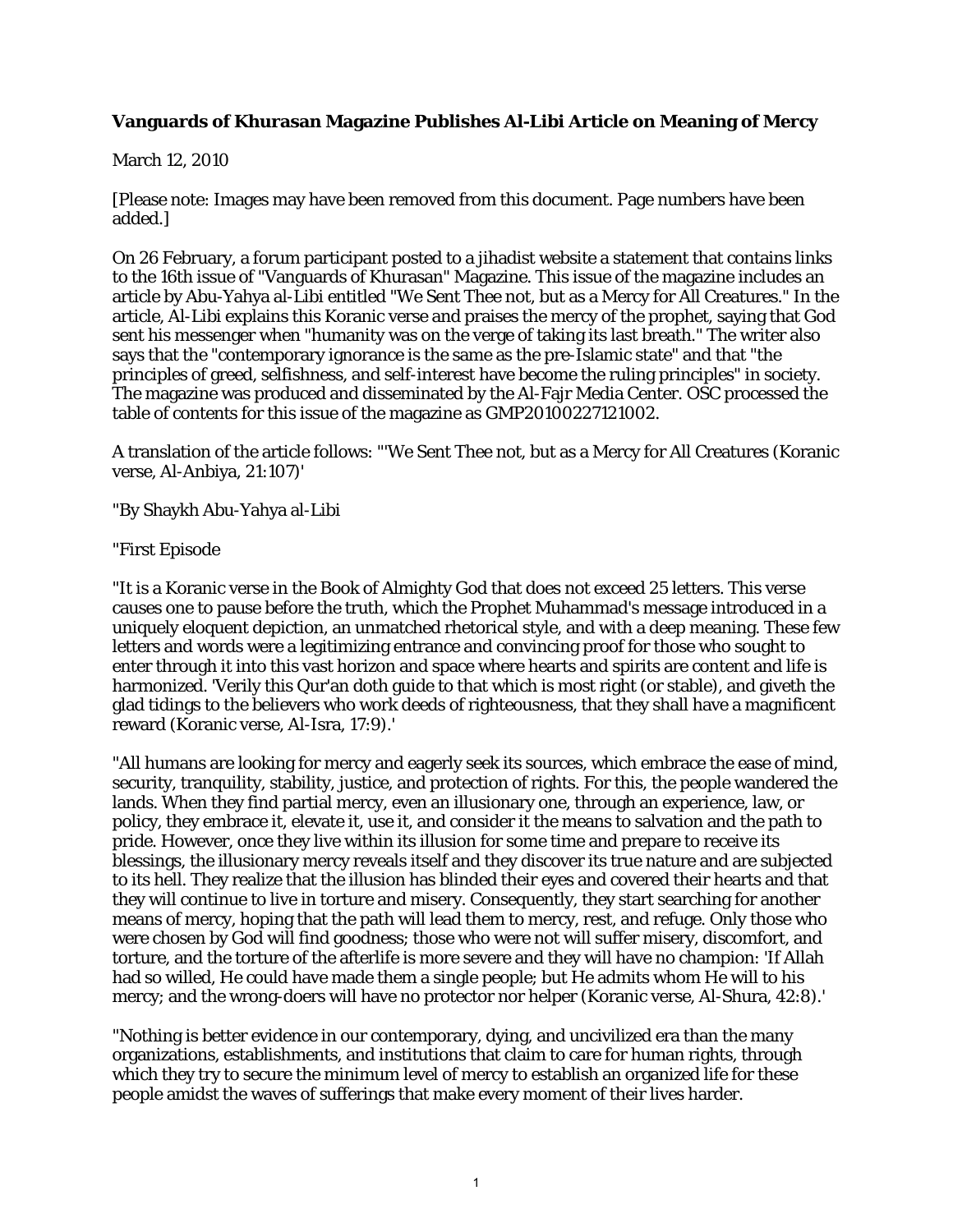"Humans with their instincts, characteristics, and features, have been prepared by their creator Almighty God for complex, contradictory, and unforeseen situations, as well as diverse and everchanging emotions and feelings, numerous perceptions, and contradictory and interchanging desires. Humans, throughout their entire life, need to live harmoniously with these matters in a way that matches the perfect image within them, thus calming their spirits, easing their minds, guiding their actions, and match their perceptions to the inescapable and unavoidable truths that are embedded deep in their hearts. Moreover, any instability in a person's instinct, features, deeds, or perceptions will drag the person down to afflictions, difficulties, and drowning in a sea of hardships. They will also distance him from 'mercy,' depending on his distance from the state of human perfection that every rational person should seek. This perfection cannot be achieved or even fully realized or known except through the inspiration sent from the creator, who knows everything that takes place in the universe. 'Should He not know, He that created? and He is the one that understands the finest mysteries (and) is well-acquainted (with them) (Koranic verse, Al-Mulk, 6:103).'

"There is a ideal image and a state of perfection for both individuals and societies that everyone seeks to achieve and obtain, so that then they would reach the peaceful place that every spirit yearns for. This image and perfection will guide the people to permanent tranquility, deep calm, total security, comprehensive mercy, a good and comfortable life. Societies old and new only boast to each other about the stability, growth, mercy, and harmony that prevails among their people and the fairness of distribution of their rights. These are the aims that every president, king, or amir, no matter how tyrannical, try to convince his people and followers that he is working to achieve, striving to accomplish, and struggling to deliver. Despite his oppression, coercion, and cruelty, the pharaoh said to his people: 'I but point out to you that which I see (myself); Nor do I guide you but to the path of right! (partial Koranic verse, Ghafir, 40:29).'

"God has sent his messenger, prayers and peace be upon him, when humanity was as if it was dying from all the chronic diseases that afflicted its body. Because of these diseases, all the organs had rotted and the poisons of corruption had spread through the body. Humanity was on the verge of taking its last breath as it was only breathing the suffocating air of the pre-Islamic era.

"Diseases, pain, and distress had reached their peak. Hence, humanity was preparing to fall into the bottomless abyss. Its eyes were dizzy from the magnitude of intoxicating of sins, superstition, silliness, and imagination that surrounded it, suffocated it, and penetrated into its arteries and veins.

"Therefore, the herald of success, righteousness, and reform, shouted in its face, warning it of danger: Salvation, salvation. He took its hand and strongly pulled it away from the precipice of peril into which it was about to fall. God saved it with His granted mercy (the Prophet Muhammad), who gave the best example on how to deal with those who violated his mercy, rejected his call, and deviated from his path, even though he cared for them and strived to advise them. (The prophet said:) 'I am like a man who lit a fire and insects and moths began to fall in it and he tried to prevent them from going into the fire, but they overcame him and fell into it. This is like me and you; I am trying to prevent you from falling into the fire. Beware the fire! Beware the fire! But you overcome me and fall into it.' (Hadith)

"No one will describe the dark and corrupted pre-Islamic era more accurately than those who were burned by its fire, scorched in its hell, and experienced its environment. Back then, their hearts were ignorant, their souls were uncivilized, and their minds were lost until they tasted the sweetness of faith and their hearts were cleansed by its pureness and they sipped from its fresh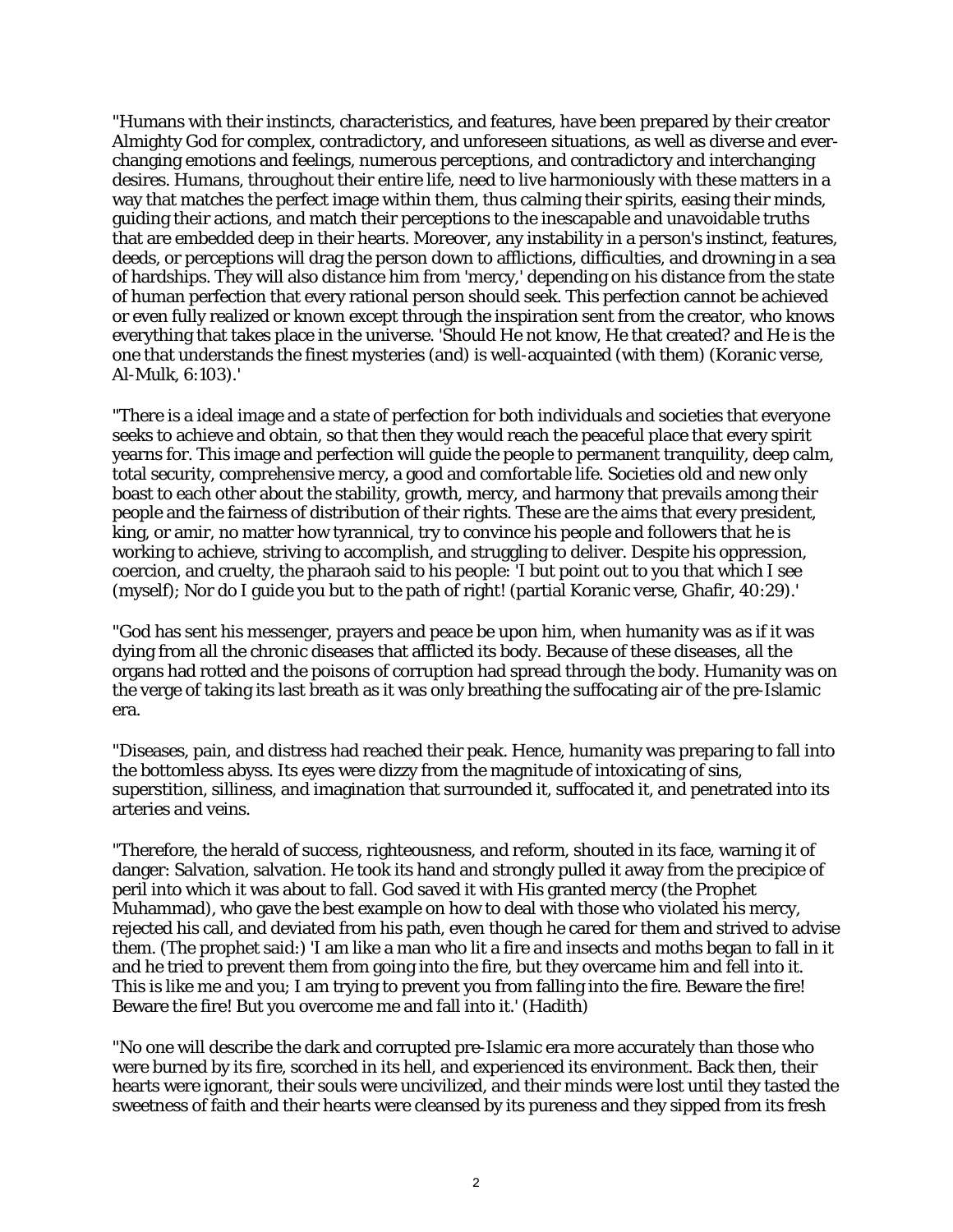water. Thus, their hearts were purified, their spirits were renewed, their minds were rightly guided, their manners were refined, and their lives were straightened.

"They could differentiate then between what they were and what they had become as Ja'far Ibn-Abu-Talib said when he was standing before the Abyssinian king, Al-Najashi: 'We were an ignorant people, worshipping idols, feeding on carrion, practicing immorality, deserting our families, and violating the covenants of mutual protection. The strong among us devoured the weak. Such was our state until God sent us a messenger who was one of us; we know his ancestry, truthfulness, honesty, and purity. He summoned us to God to worship Him only, discarding all the stones and idols that we and our fathers used to worship in his stead. He ordered us to be honest in speech and trustworthy in deed, etc.'

"An epoch that was tainted and whose people were mired in vice, corruption, and evil is worth being described as a state of ignorance (pre-Islamic epoch), which suggests the absence of any trace of education that guides the lives of people, corrects them, and refines them. They did not have any kind of education in their doctrines, worships, interactions, manners, peaceful moments, and wars.

"The reason behind this is most probably 'suspicion and desire' and the consent and agreement that is permanently linked with desires and their effects and gives precedence to the inclinations of the spirit. They persisted in applying this concept as much as possible even if it was at the expense of corrupting and destroying the whole society due to the intensity of desires, which have no mercy on societies.

"Instincts regressed, hearts were hardened, and minds were dominated by customs, traditions, and habits. They only were concerned with following the steps of their ancestors; they only saw salvation in following and imitating them, even if they were deviant. God says: 'When it is said to them: "Follow what Allah hath revealed:" They say: "Nay! we shall follow the ways of our fathers." What! even though their fathers were void of wisdom and guidance? (Koranic verse, Al-Baqarah, 2:170)' This unleashed savagery, assault, injustice, greed, selfishness, arrogance, and foolish tribalism. (Pre-Islamic poetic verses praising tribalism omitted)

"The life of misery, suffering, and evil, which the people of the pre-Islamic era were experiencing and tumbling in its cauldron, was not the result of a feature related only to this era. It a foolish and ridiculous to think that the reason behind this life was the primitive way of life such as their means of transportation: camels, mules, and donkeys; their lodgings: tents, wool, and caves; and their weapons: swords, spears, and arrows. All these components and others are used to ease life and as a way to reach the great goals in life. They correct values, refine societies, and build manners and ethics. Yet, tainting the epochs and times with the taint of the pre-Islamic era or its opposite does not depend on such isolated, renewed, numerous, and diverse reasons.

"You can see that during a single era, there is a big variation between societies regarding these purely materialistic issues, as well as variations in all means of comfort, pleasure, and luxury. In spite of all these variations, all these societies deserve to be described as pre-Islamic societies, and this title is applicable to all of them. This means that the reason for giving this title is not just about the material aspects or standard of living the society achieved but is something above and beyond this. Despite the wide variations in the standard of living between the societies of the Romans and Persians and the Arab tribes, all these societies were societies of ignorance, barbarianism, and tribalism, built on injustice, tyranny, barbarism, oppression of the weak, corruption, and a separation from values. In general, these societies were living like animals, without any religion and without belief in God. God says: 'Many are the jinns and men we have